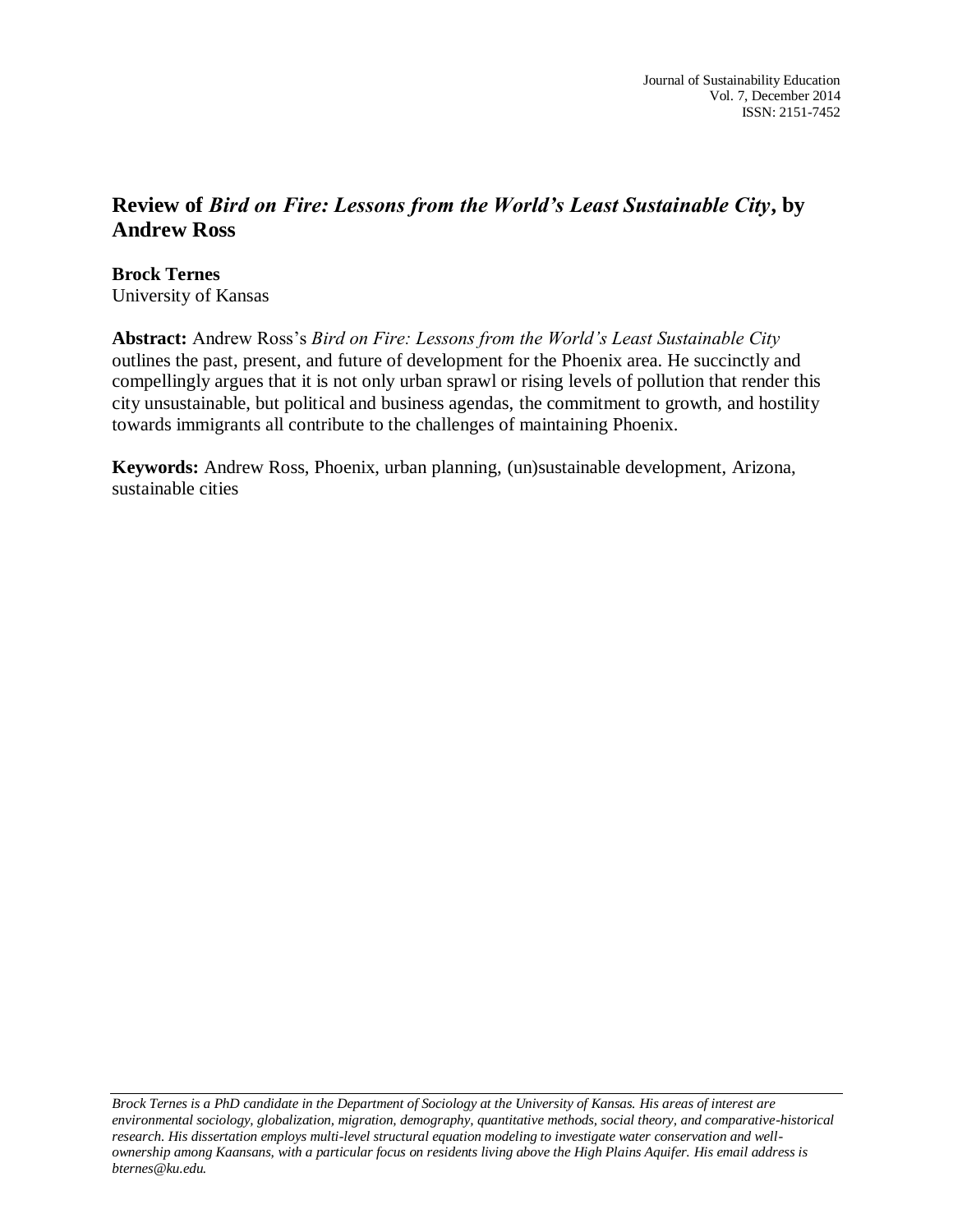Andrew Ross competently covers the past, present, and future of urbanization in Phoenix in *Bird on Fire: Lessons from the World's Least Sustainable City*. In fewer than 300 pages, Ross successfully argues that it is not simply the sprawling suburban layout that makes Phoenix's outlook so dubious—it is also the political attitudes, commitment to growth, and hostility towards immigrants that weigh down the city. Historically, the metropolis has subsisted "in a state of denial about its inhospitable location" (p. 5), but development that dismisses the Sonoran desert has been only one reason why the rapidly-growing city faces a litany of looming dangers.

Arguably more than any other city, Phoenix has been clouded by the illusion of infinite expansion: economic development, housing markets, suburbanization, resource consumption, and population growth were all rising phenomenally in the decades prior to the Great Recession. The infrastructure of the city, which stands as a testament to the assumption of unbreakable market frenzies, is exceptionally captured by Ross, who walks readers through a textbook case of exurban sprawl in the opening chapters, and revisits those themes of growth in chapter 7. Urban renewal projects and the push for an eco-friendly downtown area are covered in the third chapter. The consequences of environmental injustices and eco-apartheid in the Phoenix region are described in chapter 4. Chapter 5 describes how Arizona missed a perfect opportunity to invest in solar energy in the late 2000s, but some Phoenicians gradually came to see clean energy development as a chance to attract new industrialists. As shown in the sixth chapter, Ross does not just frame unsustainability as an environmental issue, but also as an issue of social injustice with respect to anti-immigrant sentiments in Arizona. The eighth (and final) chapter reconnects problems both environmental and social in nature, and revisits some of the local movements working towards alleviating those ills. With that said, Ross makes a very convincing case that Phoenix is challenged by its unviable practices on multiple fronts, and he accomplishes this by portraying the metropolis as embedded in unsustainable politics, immigration policies, housing bubbles, expectations of growth, and increases in emissions.

Ross uses two years' worth of interviews among active residents to outline the variety of opinions regarding Phoenix's chances of becoming more maintainable. While his writing is consistently readable and journalistic, and his research agenda is developed and sophisticated, he fails to acknowledge the biased nature of a few of his interviewees and does not correct their inaccuracies. Perhaps in the name of sharing the viewpoints of his interviewees as objectively as possible, it appears that Ross allows some contentious remarks to slip by unchallenged. For example, he cites a climatologist who thinks Arizona has been the state worst-hit by recent warming—without considering hurricane damage in coastal states, drought in the High Plains, or Oklahoma's fantastically hot summers of late (p. 5). When a city manager casually states that Honolulu, Hawaii is the city with the highest population density in the nation, Ross does not inform the readers that Manhattan's density is actually much greater (p. 11). The exaggerated population forecast that the Phoenix region could hit 9 million residents within a few decades is left undisputed (p. 15). Furthermore, Phoenix Mayor Phil Gordon says that he believes "carbon neutrality" means not adding to existing levels of emissions, (p. 10) but Ross does not use this as an opportunity to immediately comment on the mentalities that are devoted to unsustainable practices that engulf Phoenix. Gordon, by the way, whimsically aspires for Phoenix to become "the greenest city in America" (p. 9), but given Gordon's laughable definition of "carbon neutrality," his definition of "the greenest city" is most likely equally foolish. Given the extreme unlikeliness of the "least sustainable city" becoming "the greenest city," Ross could have done a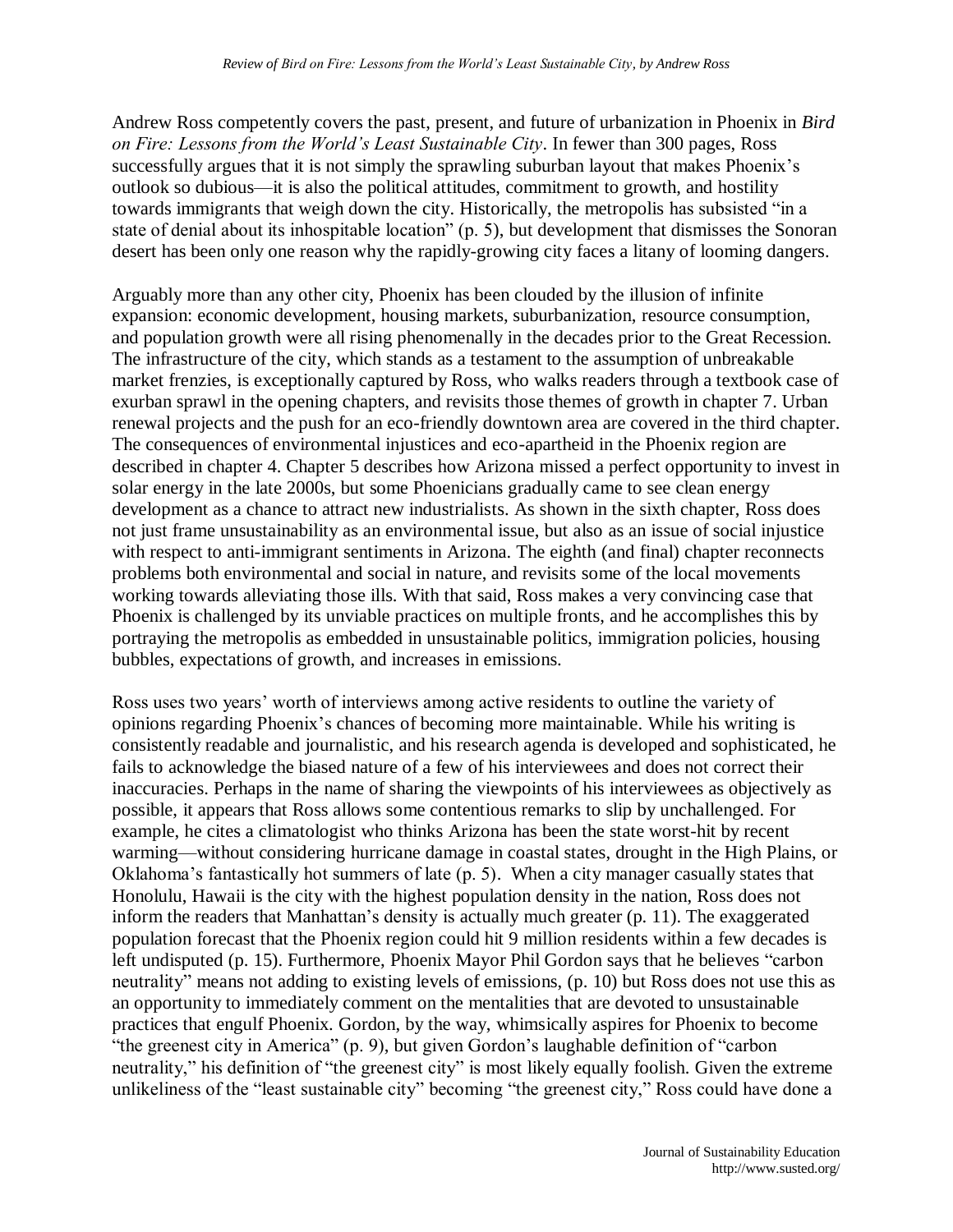better job seizing these comments to point out yet another illusion enveloping Phoenix—the romantic belief that it can quickly change from an environmentalist's nightmare to a shining beacon for the rest of the planet's large cities.

In any case, the book remains highly relevant because it sheds light on the copious unenlightened, overly optimistic, and growth-oriented definitions of sustainability that endanger the megalopolis. If Mayor Gordon feels that "neutrality" means "not adding to current emissions levels," then he is presupposing that the current levels of carbon emissions are acceptable, environmentally tolerable, or somehow justifiable. This definition is even more problematic considering that Arizona has "added fossil-fuel pollutants faster than any other state" (p. 5). *Bird on Fire* adds to the discussion of sustainability because it describes the unrealistic definitions of sustainability, and it shows how those definitions have contributed to naïve expectations of growth in a region becoming ever-more climatically and socially fragile. Equally important is the revelation that despite some Phoenicians' best efforts to change the direction of their city, the investment in "greening" Phoenix has not undone the damage created by the previous decades of uninhibited expansion.

The lessons of *Bird on Fire* are therefore quite troubling. Urban planning conversations typically idealize technological advances in the hopes of moving towards "sustainable futures" for communities, but are still done within the context of real estate market growth. Despite the backlash against the state's anti-immigration legislation, Arizona still remains a bastion of nativism. In the face of abundant sunshine and worsening air quality, attempts to increase solar energy and regulate greenhouse gases have been stifled by fossil fuel interests. Groundswells of progress are becoming more prominent, as Ross clearly maps, but Phoenix still seems surprisingly destined to continue down its same unsustainable path. Clearly, more work needs to be done if the fifth largest city in the United States can survive the turbulent decades ahead. Anyone interested in the difficulties of urban planning—particularly within the context of the American West, housing bubbles, influxes of migrants, and global warming—will appreciate Andrew Ross's captivating writing and thorough coverage of the challenges surrounding development.